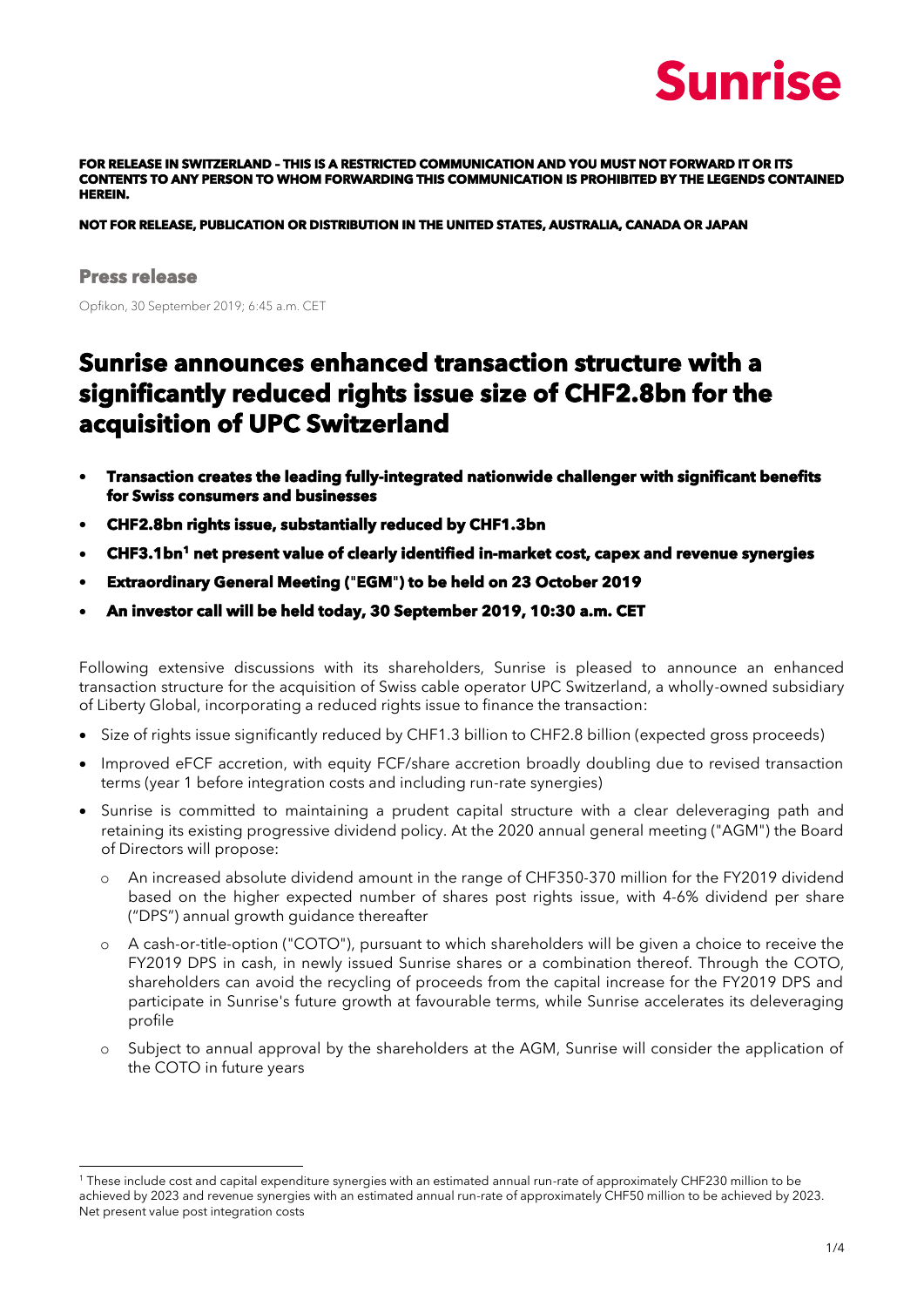## **Sunrise**

- As a result of the reduced rights issue size, Sunrise's leverage will increase to approx. 3.6x Jun-19 net debt / LTM EBITDA including run-rate cost synergies or 4.2x reported leverage excluding synergies (excl. IFRS 16 impact) 2
	- o Including the deleveraging benefit of the COTO, the 4.2x reported leverage is equivalent to 4.0x (assuming 50% of shareholders opt to take the FY2019 DPS in Sunrise shares)
	- o Sunrise has a clear deleveraging path, supported by the clearly identified, in-market synergies and strong cash flow generation of the combined business. Sunrise expects a reported leverage below 3x post achieving the run-rate synergies and targets a leverage below 2.5x thereafter
- Sunrise welcomes the 26 September 2019 decision of the Swiss Competition Commission ("WEKO") to approve the transaction without any conditions or stipulations being imposed
- The Extraordinary General Meeting (EGM) will be held on 23 October 2019 in order to seek approval for the ordinary capital increase required for the CHF2.8 billion rights offering. Please see today's investor information and the invitation to the EGM published on Sunrise's website for further details

#### **Statements from Sunrise's CEO and chairman**

Olaf Swantee, CEO of Sunrise said:

"Since the announcement of the transaction, we have met with more than 200 investors and received strong support on the strategic and industrial logic of the acquisition. Today's enhancements to the initially proposed terms reflect the feedback from our shareholders. Following receipt of WEKO approval last week, we are now looking forward to moving swiftly towards completion of the transaction and to creating a stronger and more valuable fully-converged Swiss telecommunications leader for our shareholders."

Peter Kurer, Chairman of the Board of Directors of Sunrise added:

"The Board is pleased to announce these enhanced transaction terms which are the result of constructive engagement with our shareholders. We are confident that today's announcement will enable a successful conclusion of the acquisition of UPC Switzerland, which we believe will create a stronger and more valuable Sunrise for all of our shareholders, benefitting from the compelling strategic and financial rationale of the combination. We have full confidence in management's ability to successfully integrate UPC Switzerland and realize the significant expected synergies from the combination for all Sunrise stakeholders."

### **WEKO approval**

Sunrise welcomes the decision by the WEKO dated 26 September 2019 to approve the transaction without any conditions or stipulations being imposed.

#### **Financing**

-

Sunrise intends to finance the enterprise value of CHF6.3 billion through a combination of newly raised equity capital and the assumption of the target group's outstanding senior notes and senior secured credit facilities. As announced on 27 February 2019, Sunrise will assume all of the target group's then outstanding senior notes and senior secured credit facilities (relating to the outstanding senior secured notes issued by UPCB Finance IV Limited and UPCB Finance VII Limited) with an aggregate principal amount of approx. CHF3.6 billion, resulting in a residual cash payment from Sunrise to Liberty Global of approx. CHF2.7 billion (subject to a customary closing adjustment mechanism).

<sup>2</sup> IFRS 16 adjustments increase pro-forma reported leverage by up to 0.1x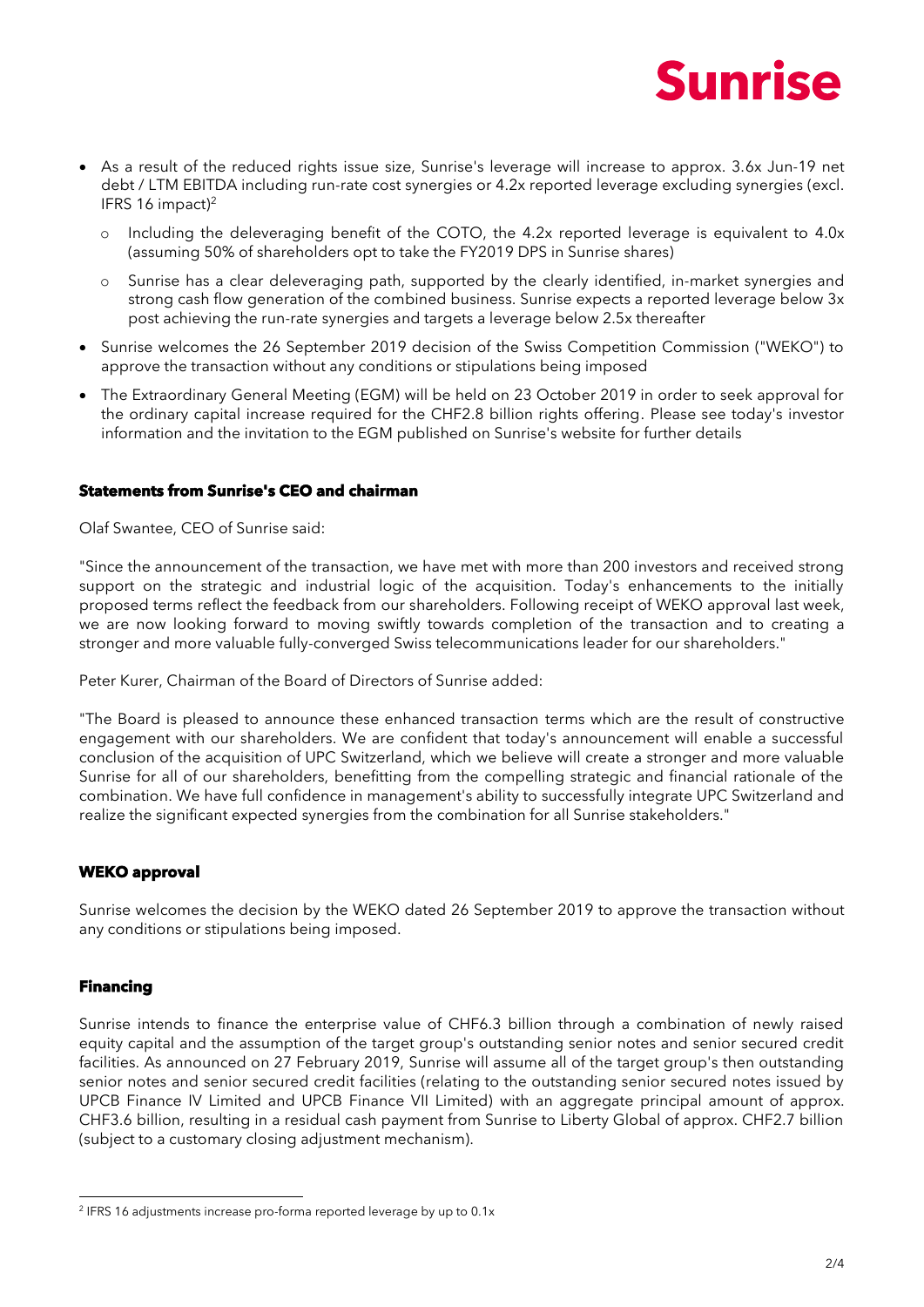

Sunrise intends to raise gross proceeds of no more than CHF2.8 billion in the capital increase conducted by way of a rights issue which has been fully underwritten, subject to a resolution by the EGM and customary conditions, by a banking syndicate led by Deutsche Bank and UBS as Joint Global Coordinators and Joint Bookrunners and Morgan Stanley as Joint Bookrunner. The syndicate will also include Credit Suisse and Goldman Sachs International as Joint Bookrunners. The proceeds of the rights issue will be used to fund the cash payment to Liberty Global of approx. CHF2.7 billion and pay part of the estimated transaction costs of approx. CHF0.2 billion. As soon as reasonably practicable on or after the completion of the transaction, Sunrise also intends to fully redeem its CHF200 million 1.5% senior secured notes due 2024 with the net proceeds received from an upsizing of its CHF1.4 billion existing term loan facility by CHF 300 million.

#### **Timetable to closing**

The acquisition of UPC Switzerland is expected to close by the end of November 2019 and remains subject to completion of the rights issue.

| <b>Date</b>          | <b>Event</b>                                                                                        |
|----------------------|-----------------------------------------------------------------------------------------------------|
| 30 September 2019    | Publication of EGM invitation on the website of Sunrise                                             |
| 30 September 2019    | Publication of Shareholder Information Document                                                     |
| 1 October 2019       | invitation in official<br>(Schweizerisches<br>Publication<br>of EGM<br>gazette<br>Handelsamtsblatt) |
| 2 October 2019       | Dispatch of EGM invitation to shareholders by mail                                                  |
| 23 October 2019      | EGM                                                                                                 |
| 24 October 2019      | Publication of rights issue prospectus                                                              |
| 29 October 2019      | Cut-off date for determination entitlement to subscription rights                                   |
| 30 October 2019      | Beginning of rights trading and rights exercise period                                              |
| 5 November 2019      | End of rights trading period (17:30 CET)                                                            |
| 7 November 2019      | End of rights exercise period (12:00 CET)                                                           |
| 11 November 2019     | First trading day of newly issued shares                                                            |
| End of November 2019 | Transaction expected to close                                                                       |

#### **Investor and analyst call**

An investor and analyst call will be held today, 30 September 2019, 10:30 a.m. CET. Details can be found on [www.sunrise.ch/ir.](http://www.sunrise.ch/ir)

#### **Sunrise Communications Group AG**

Corporate Communications [media@sunrise.net](mailto:media@sunrise.net) Phone: 0800 333 000 Outside of Switzerland: +41 58 777 76 66 SRCG / Valor 026729122

#### **Disclaimer**

This document is not an offer to sell or a solicitation of offers to purchase or subscribe for shares. This document is not a prospectus within the meaning of Article 652a of the Swiss Code of Obligations, nor is it a listing prospectus as defined in the listing rules of the SIX Swiss Exchange AG or a prospectus under any other applicable laws. Copies of this document may not be sent to jurisdictions, or distributed in or sent from jurisdictions, in which this is barred or prohibited by law. The information contained herein shall not constitute an offer to sell or the solicitation of an offer to buy, in any jurisdiction in which such offer or solicitation would be unlawful prior to registration, exemption from registration or qualification under the securities laws of any jurisdiction. A decision to invest in securities of Sunrise Communications Group AG should be based exclusively on the issue and listing prospectus, if and when published, to be prepared by Sunrise